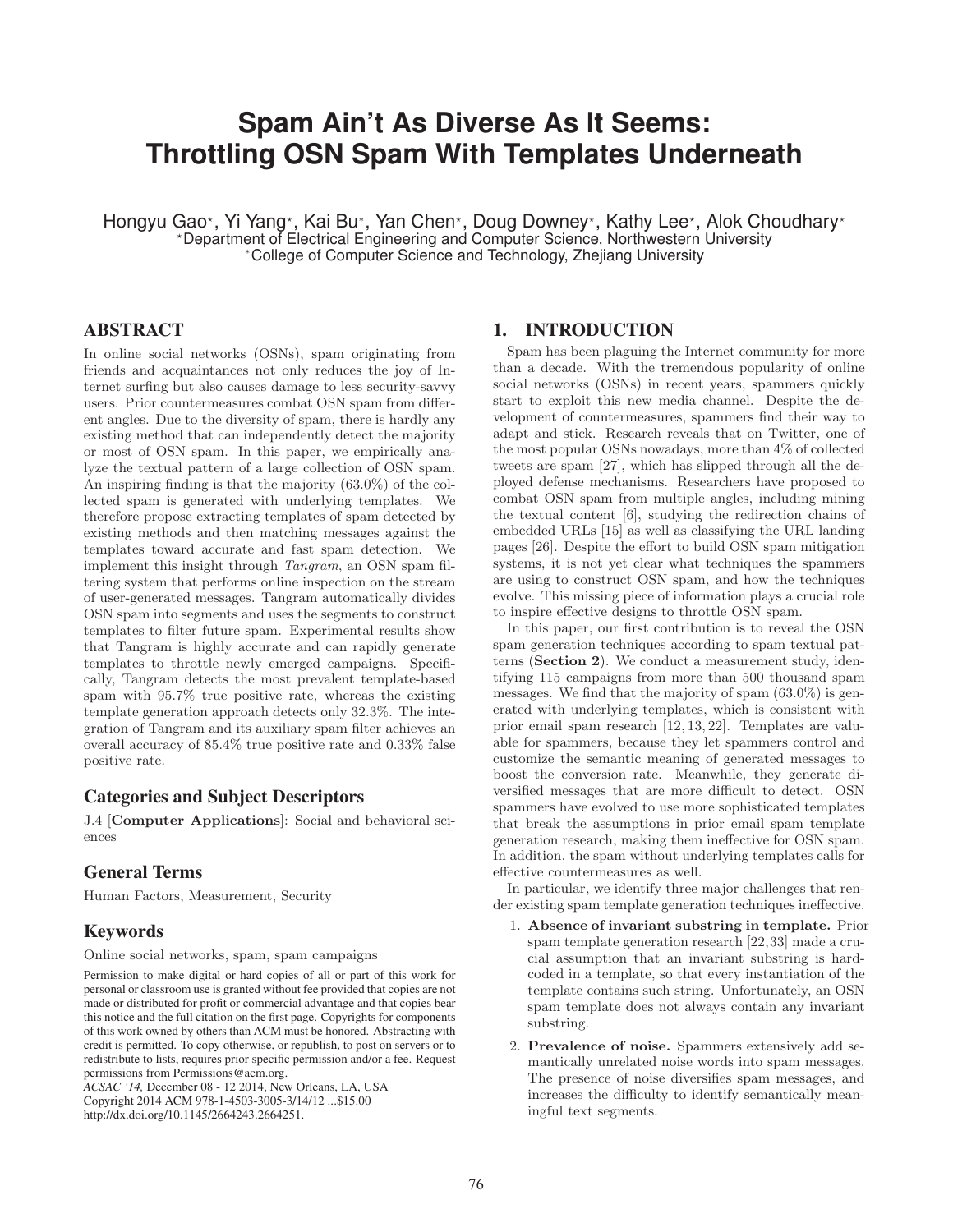3. **Spam heterogeneity.** Spam instantiating different templates mixes with spam without any underlying templates. It is hard to obtain a training set with a single template in an online detection scenario.

Our second contribution is to propose Tangram, a system that performs effective template generation to combat OSN spam (**Section 3**). Many existing methods detect spammers instead of spam. These methods are based on account activity and need long observation periods for the account features to accumulate [3, 25, 29, 31]. Many other detection approaches are based on URL analysis, which inherently cannot detect spam without URLs [15, 26, 30]. Researchers have revealed significant amount of such spam [4]. The few existing methods that detect spam with or without URLs in real-time suffer from high false positive rates [4, 6, 24]. In contrast, Tangram is the first accurate online OSN spam detection system that detects spam with or without URLs. It extracts templates of spam detected by existing methods and then matches messages against the templates toward accurate and fast spam detection. In practice, it can be deployed in combination with heterogeneous detection methods, like account and URL analysis, to optimize detection accuracy. Specifically, Tangram is highly accurate because of the following four innovations.

- 1. **Embrace the absence of invariant substring.** We identify frequently appearing segments within messages and then locate equivalent segments among messages. Such segments are later assembled into spam templates, which are used to match future spam.
- 2. **Mitigate the prevalence of noise.** We cast a sequencelabeling task to label each word in a given message as either "noise" or "non-noise". Only "non-noise" words are used to generate templates.
- 3. **Break spam heterogeneity.** We pre-cluster spam and perform template generation within individual partitions. The template generation procedure also discards outlier messages in the partition.
- 4. **Build a double defense.** We mitigate spam without underlying templates using a supplementary module that detects spam with excessive semantically unrelated noise words. In an adversarial setting, spammers may deliberately copy or adapt benign content copied from other sources in attempt to avoid detection by Tangram. Since spammers need to use popular content to attract the audience and they generate a large number of spam, the OSN administrator will observe the popular content with replaced URLs in large volume, which defeats the spammers' purpose to evade detection. In addition, we can equip Tangram with multiple heterogeneous detection modules in practice. It is hard for spammers to evade detection from multiple angles simultaneously.

We evaluate Tangram's ability to detect real-time spam on a large Twitter dataset of 17 million tweets (**Section 4**). Equiped with one necessary auxiliary spam filter, Tangram detects 95.7% of the most prevalent template-based spam. The complete system detects Twitter spam with 85.4% true positive rate and 0.33% false positive rate. The true positive rate is similar with existing systems [4, 6, 24], while the false positive rate is at least 2 times better than that in [6] and 10 times better than [4, 24]. Tangram reacts to newly emerged spam campaigns quickly. Finally, we investigate Tangram's robustness (**Section 5**) and related work (**Section 6**).

# **2. MOTIVATION: REVEALING TWITTER SPAM TEMPLATE**

In this section, we empirically analyze the textual patterns of Twitter spam as a first attempt to quantitatively reveal popular techniques that generate current OSN spam. We find that the majority of spam is generated by underlying templates. This finding motivates Tangram.

## **2.1 Data Collection**

We first collected a large dataset from Twitter that contained about 17 million public tweets generated by 4.2 million users. The tweets were generated between June 1, 2011 and July 21, 2011. In the data collection process, we continuously downloaded popular Twitter Hashtags from the website What the Trend [1]. We then downloaded all public tweets that contained the Hashtags. Our data collection method was inevitably biased towards tweets containing popular Hashtags. Consequently, the spam tweets in our dataset were also biased towards spammers using hashtags. We, however, would like to emphasize that the numerical accountIDs in our dataset followed a uniform distribution, suggesting the dataset was not overly biased towards specific account groups.

We revisited Twitter in March 2012 to label the collected tweets. For each account that posted tweets in the dataset, we crafted a special URL, using which we could access the account's personal profile on Twitter. We only checked if we were redirected to a page indicating that the account had been suspended. We found that 120,386 accounts were suspended. They posted 558,706 tweets, all of which were labeled as spam. There were 532,676 unique spam tweets, showing that our collected spam had few duplicates. The other tweets were labeled as legitimate. Using the same method, we collected another relatively small tweet dataset generated during January, 2012, containing 46,844 spam tweets. The labeled spam tweets did not represent the spam that Twitter could already detect. Rather, their presence in our collected data meant that Twitter failed to detect them when they were generated<sup>1</sup>.

| Big Name A  | an eye-catching action -              | URL |
|-------------|---------------------------------------|-----|
| Celebrity B | an eye-catching action -              | URL |
| Big Name A  | offensive content, look at this video | URL |
| Celebrity B | offensive content, look at this video | URL |
| RIP Celeb C | offensive content, look at this video | URL |

**Table 1: Retrofitted sample spam from a templatebased campaign. (Notes: We intentionally substituted likely offensive contents such as celebrity identities and sexuality in the example spam tweets. Interested readers are welcome to contact the authors for original datasets.)**

## **2.2 Template-based Spam Dominates**

Through mining the textual pattern of spam, we find that the majority (63.0%) of the 2011 spam dataset shares under-

<sup>&</sup>lt;sup>1</sup>The spam labeling approach assumed that suspended accounts generated no legitimate message. To validate this assumption, we randomly selected 100 suspended accounts and manually checked all their posted tweets, which were indeed spam. Although spamming was not the only reason for account suspension in Twitter, our manual checking showed that it was the overwhelmingly dominant reason.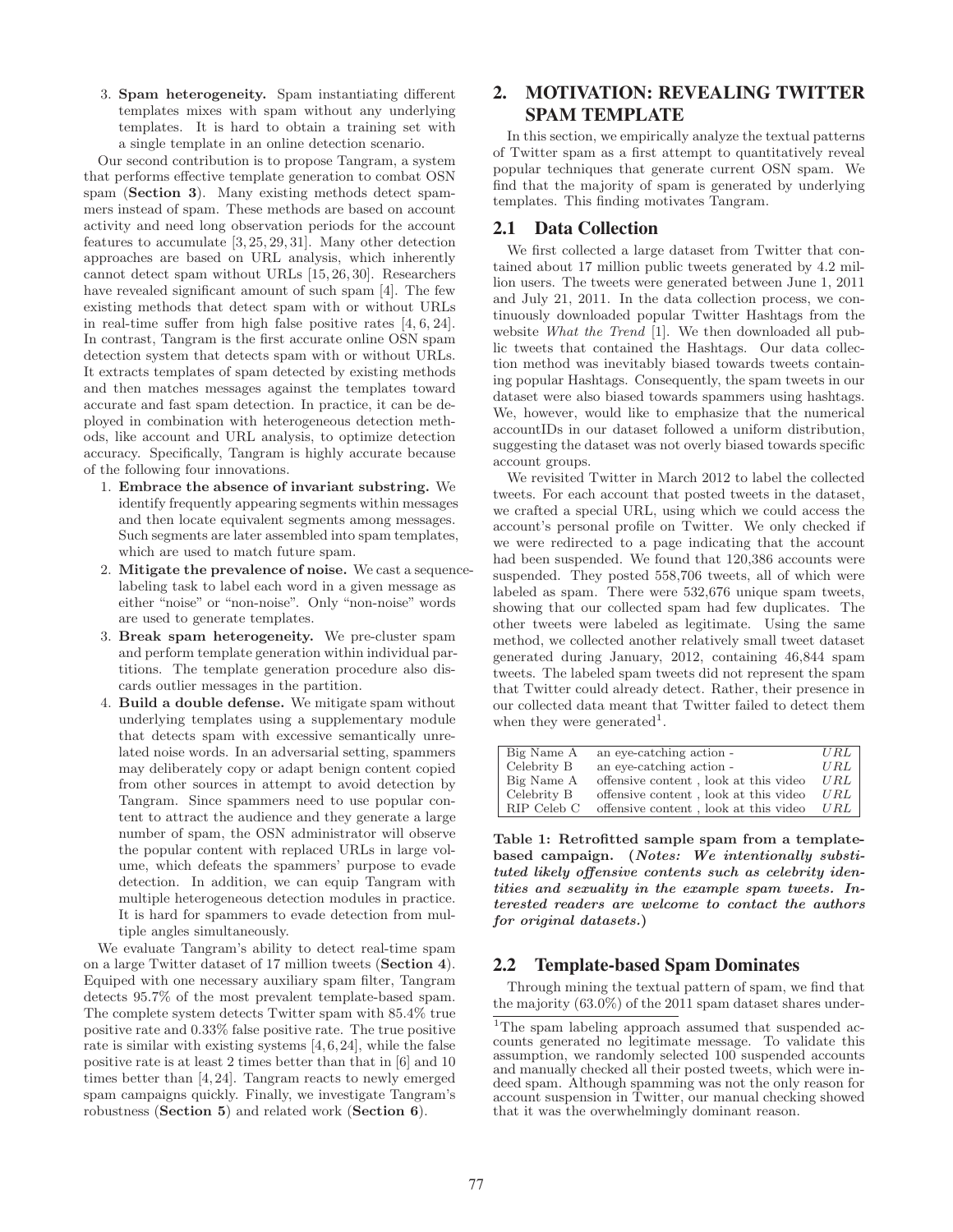lying templates. Table 1 shows five (intentionally retrofitted) sample spam tweets from a much larger, but typical templatebased campaign. We substitute the embedded URLs with the symbol URL for brevity. The tweets in this campaign comprise three components: a celebrity name, an eye-catching action, and a URL. Each component has one or more choices of textual content. The number of unique spam messages that this template can potentially generate, therefore, increases quickly with the number of components.

**Spam Template Model.** We formally model the true spam template as a macro sequence  $(m_1, m_2, ..., m_k)$ . We define two types of macros: dictionary macros and noise macros. At the time of spam generation, a dictionary macro picks the textual content from a pre-defined list of choices (e.g., celebrity name in Table 1). It is possible for a dictionary macro to have only one choice. In this case, the macro reduces to an invariant substring that all generated messages will contain. *Dictionary* macros carry semantic meanings so that spammers can lure the recipients to visit the embedded URLs. In comparison, we abstract any macro that does not convey any semantic meaning, but purely increases the message diversity or increases the chance of exposing the spam to more users, as a *noise* macro. A noise macro can be implemented by, for example, randomly generating a character string, mentioning Twitter users, etc.; it is not our interest to differentiate among them. The concatenation of the instantiation of macros constitutes a spam message.

We assume that a template shall contain at least one dictionary macro, while it may or may not contain any noise macro. However, we do *not* assume the existence of any invariant substring. Written in human language, a spam message is not restricted to any particular expression to present a semantic meaning. We have also observed spam template without invariant substring in our data. This relaxed assumption is one of our major differences from the existing template generation work [22, 33] that relies on invariant substrings.

## **2.3 Template-based Spam Continues Dominating**

**Spam Categorization.** We first split spam into two categories: "semantically similar" and "semantically dissimilar". Semantically similar spam forms big clusters that share the same semantic meaning, whereas semantically dissimilar spam does not. We further divide the "semantically similar" spam into "template-based" and "paraphrase" spam. In contrast with template-based category, Paraphrase Category consists of spam tweets that share the same semantic meaning but cannot be uniformly divided into semantically equivalent segments. Meanwhile, the tweets do not share regular wording, e.g., "browsing statistics click Celebrity John URL" and "interesting site on Celeb J URL". In addition, semantically dissimilar spam consists of No-content Spam that contains very little semantically meaningful textual content and Other Spam that we have not systematically categorized.

**Template-based spam continues dominating other categories of spam.** Table 2 provides the popularity of four spam categories in June/July, 2011 and January, 2012. Template-based spam remains to be the most popular category in 2012, with its percentage increasing to 68%. The no-content category almost vanishes. Its percentage dramatically drops to 0.3%. It is possible that the no-content category exhibits strong patterns and can be easily blocked. The



**Figure 1: Tangram framework: The template generation and matching overview.**

increasingly popular template-based spam indicates that our detection method with focus on spam template generation is effective to combat modern OSN spam.

| Spam Category       | 2011           | 2012    |         |
|---------------------|----------------|---------|---------|
| Similar Semantic    | Template-based | 63.0%   | 68.3%   |
|                     | Paraphrase     | 14.7%   | 12.9%   |
| Dissimilar Semantic | No-content     | $8.4\%$ | $0.3\%$ |
|                     | Others         | 13.9%   | 18.5%   |

**Table 2: The popularity of four spam categories in June/July, 2011 and January, 2012, respectively.**

# **3. TANGRAM: TEMPLATE-BASED SPAM DETECTION SYSTEM**

In this section, we present Tangram, a template-based spam detection system with high accuracy and speed. We first formulate the notions of template, template matching and template generation. Next, we present the details of the online Tangram system. Tangram does not need the knowledge of spam categorization (Section 2.3) as input. It only needs the stream of raw messages, plus a small number of labeled tweets for noise labeling as described in Section 3.4.

## **3.1 System Design Overview**

Tangram builds template-based spam detection on top of existing detection methods toward higher accuracy and speed. It generates the underlying templates of spam detected by various existing methods. It then uses the templates to accurately, quickly match and detect spam. Figure 1 depicts the Tangram workflow. It takes a stream of raw messages as input, and classifies them as either spam or legitimate online. After the classification, spam is filtered, while legitimate messages pass through. Two components can classify messages: the template matching module and the auxiliary spam filter. The template matching module, along with the template generation technique, is our major contribution. The auxiliary spam filter, on the other hand, supplies training spam messages. It can be any deployed spam filter, e.g., a blacklist spam filter. We further discuss the dependence on the auxiliary spam filter in Section 5.

**Template Matching and Template Generation.** We define a template to be a sequence of macros of two types, dictionary and noise (Section 2.2). We represent a dictionary macro as a set of values separated by "|" and a noise macro as ".\*". Thus, templates produced by Tangram are naturally encoded as regular expressions, specifically concatenations of "|" clauses and ".\*"s. Template matching matches a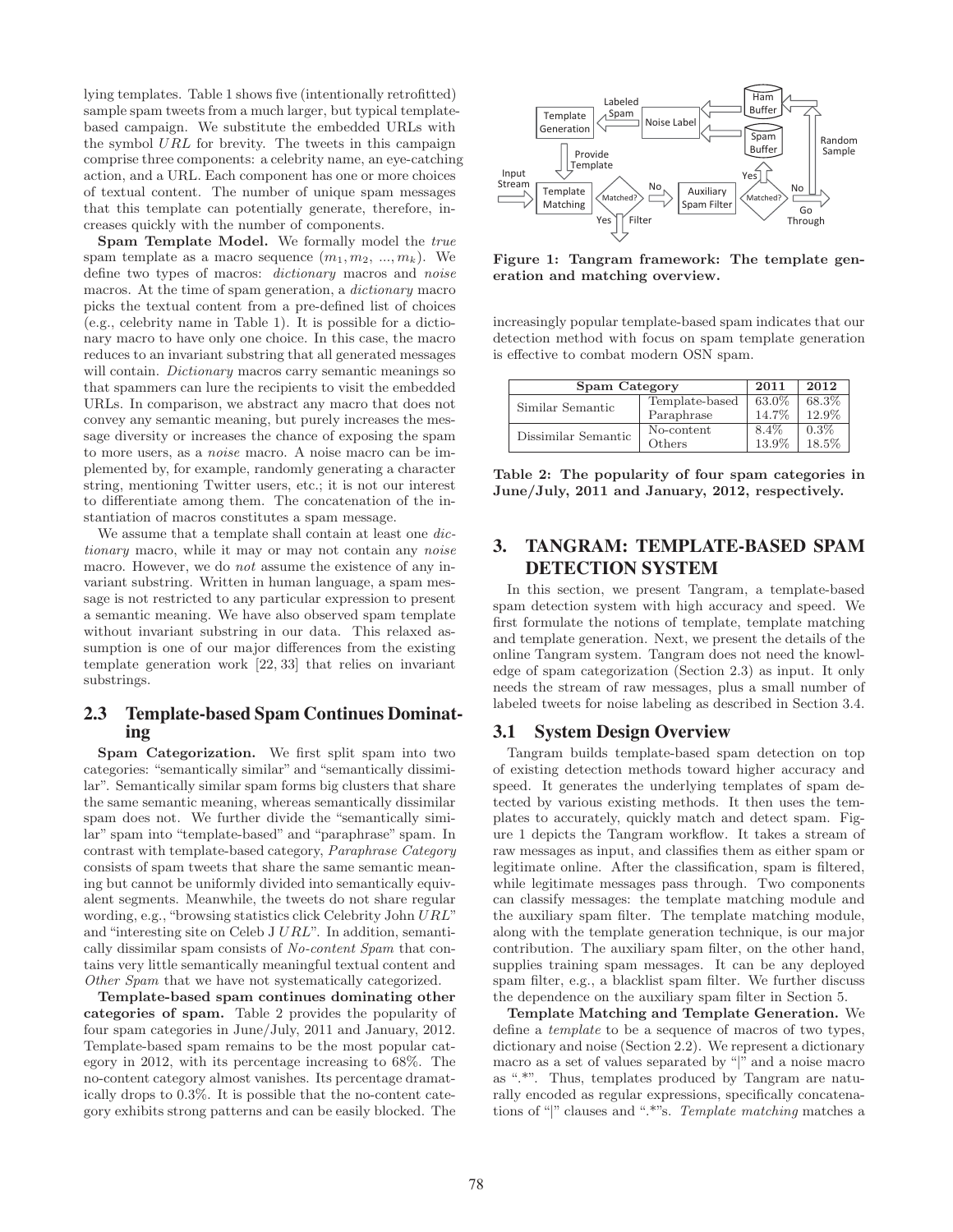given message against the corresponding regular expression. A successful template match implies the tested message instantiates the template, and should be flagged as spam. We define template generation as the task of inferring the template's regular expression representation from a set of observed spam instances.

Initially the template matching module is not equipped with any template, so all messages will pass through. However, if a message is blocked by the auxiliary spam filter, it is treated as an instantiation of an unforeseen template, and is saved in the spam buffer. Once the number of messages in the spam buffer exceeds a predefined window size threshold t, the system invokes the template generation procedure, and deploys the newly generated templates in the template matching module. The system input is a mixture of spam instantiating different templates and spam without underlying templates. This differentiates our system from previous spam template generation work [22].

The template generation first identifies the subset of spam messages believed to share the same template (Section 3.3). These messages are tokenized into sequences of words. After executing noise detection (Section 3.4), we are left with spam content generated by dictionary macros. We divide every message into the same number of segments. Each segment, containing zero or more tokens, corresponds to one macro in the template. We then construct the macro by combining the segment's unique strings across messages with "|". The concatenation of the macros for all segments constitutes the complete template.

Inferring the number of segments and which tokens belong to which segment are key challenges in template generation<sup>2</sup>. We use the heuristic of preferring more compact templates (i.e., shorter regular expressions) that match all of the input spam messages without using wild cards. This heuristic follows the traditional approach of preferring simpler descriptions to more complex ones; our experiments validate its effectiveness. Furthermore, finding the shortest template for a set of messages is an NP-hard problem (Appendix A). We develop approximate techniques that work well in practice, as described below.

#### **3.2 Single Campaign Template Generation**

For ease of presentation, we first introduce the approach to generate a single template given spam instantiating the same underlying template. It is the basis of Tangram. We use the template generation process of the campaign in Table 1 as a running example to elaborate our approach. We expand the approach to generate templates on a mixture of spam instantiating multiple templates in Section 3.3.

A strength of our approach is generating templates without any invariant substring. However, we do expect that some non-trivial subset of a campaign will share a common substring, because the dictionary macro may instantiate to the same textual content when multiple spam messages are generated. This property helps us infer the correspondence of segments between messages. For example, if we observe the first two messages in Table 1 from a campaign, it strongly

indicates that "Big Name A" and "Celebrity B" are two instantiations of the same macro. This indication holds for the campaign even if some messages do not have the substring "an eye-catching action -".

We systematically exploit such substrings shared by subsets of a campaign in three steps, common supersequence computation, column concatenation, and regular expression representation.

**Common Supersequence Computation.** The first step is to compute the messages' common supersequence. Shortest common supersequence is an NP-hard problem (Appendix A). We use an approximation algorithm named Majority-Merge  $[10]$  because of its simplicity. It takes n sequences as input, and initializes the supersequence, s, as an empty string. Next, it iteratively chooses the majority of the leftmost tokens of the input sequences, denoted as a, and appends a to s. Meanwhile, the leftmost a are deleted from the input sequences. It repeats this step until all sequences are empty, and outputs s. Each token in the output supersequence is trivially a substring shared by some subset of the campaign. Desirable substrings are  $i$ ) shared by large subsets and  $ii)$  long. We achieve goal  $i)$  by producing a shorter supersequence.

We build a matrix during the execution of Majority-Merge algorithm. Table 3 shows an excerpt (due to page width limit) of such a table for the example campaign. The header row is the supersequence output by the Majority-Merge algorithm. The rest of the rows represent the input sequences, one row for each sequence. We label the  $j_{th}$  column using the token that is chosen in the  $j_{th}$  step of the Majority-Merge algorithm. The cell at row  $i$ , column  $j$  will be assigned the column label if the  $i_{th}$  sequence is picked in step j. Otherwise it will be an empty string,  $\varepsilon$ . Naturally, the concatenation of each row is exactly the corresponding input sequence. We denote this property as the supersequence property.

To produce a shorter supersequence, we need to merge columns that shares the same label, while maintaining the supersequence property. After merging, the cell will be assigned the column label if either cell before merging has been assigned so. Without loss of generality, we state the three sufficient conditions that determine whether column  $k$ can be merged into column  $j$  without affecting the supersequence property (Appendix B). Note that the merging is directional, after which column  $j$  is kept while column  $k$  is deleted. Condition i) column j and column  $k$  have identical label; Condition ii) in any row at least one column is  $\varepsilon$ ; and Condition iii) if the cell at row i, column k is not  $\varepsilon$ , all cells in row *i*, between column *j* and column k must be  $\varepsilon$ . Table 4 excerpts the column merging result. Noticeably, the repeated columns of "offensive content, look at this video" is gone after the merging, yielding a more compact matrix representation.

**Column Concatenation.** To achieve goal ii) for obtaining long substrings shared by subsets of campaigns, we further concatenate the matrix columns obtained from the previous step. Column concatenation also operates on a column pair, after which each cell becomes the concatenation of the two corresponding cells. Different from column merging, column concatenation does not require the target columns to share identical label. It only requires that the value of the corresponding, non- $\varepsilon$  cells in the two columns has 1-1 mapping. For example, the first two columns in Table 4 are

<sup>2</sup>Common techniques for segmenting text into chunks from Natural Language Processing (NLP) cannot easily apply to our segmentation task because 1) it is difficult to use standard NLP tools on OSN text [23] and 2) our segments often do not correspond to typical NLP segments such as noun phrases.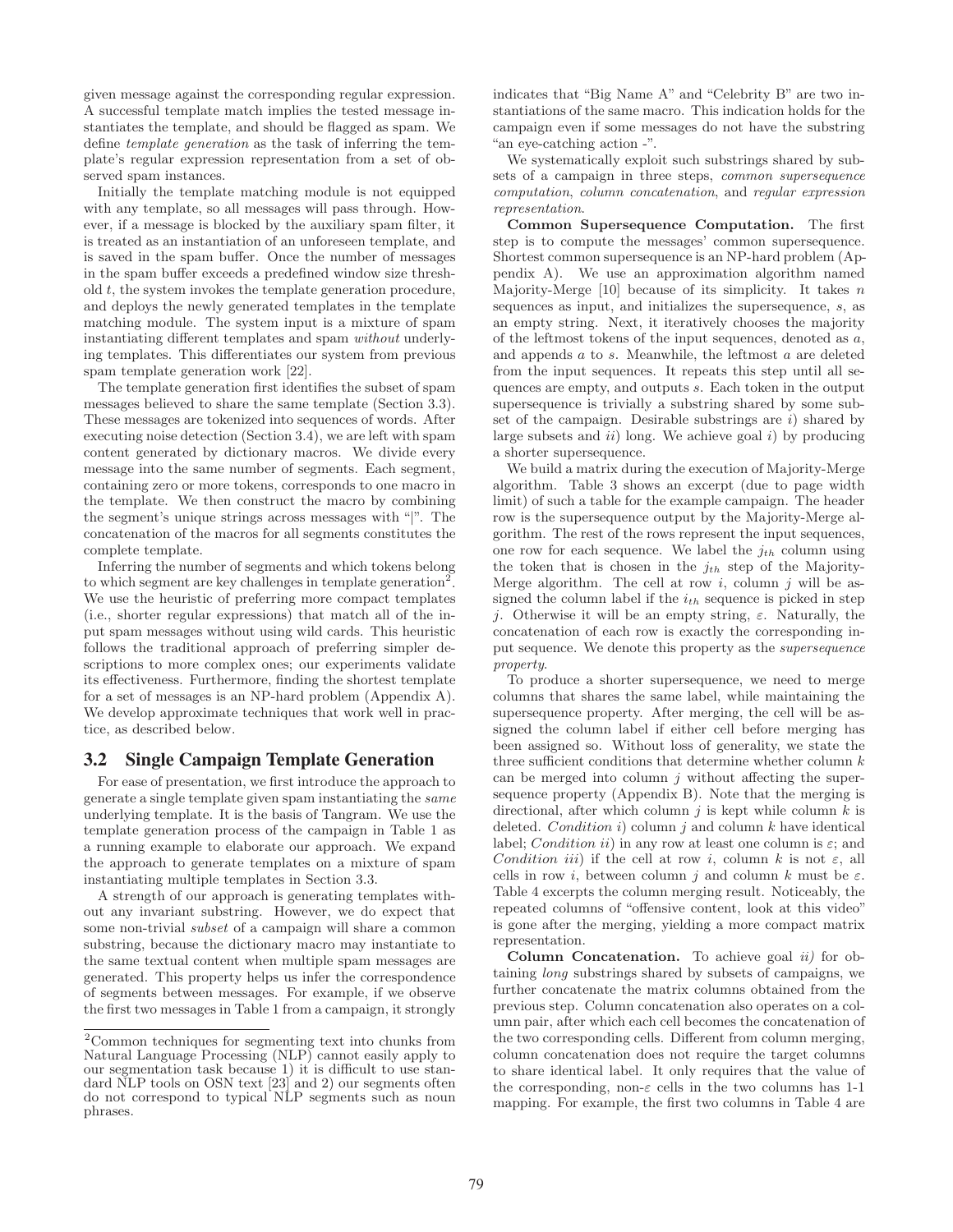| Big | Name | A             | Celebrity | B   | an            | eye-catching action |        | offensive | content | look | at   | this    | video | URL | $\cdots$ |
|-----|------|---------------|-----------|-----|---------------|---------------------|--------|-----------|---------|------|------|---------|-------|-----|----------|
| Big | Name | $\mathbf{A}$  |           | ε   | an            | eye-catching action |        | ε         |         |      |      |         |       |     | $\cdots$ |
|     |      | $\varepsilon$ | Celebrity | B   | an            | eye-catching        | action | ε         |         |      |      |         |       |     | $\cdots$ |
| Big | Name |               |           |     |               |                     |        | offensive | content | look |      | at this | video | URL | $\cdots$ |
|     |      | ε             | Celebrity | - B | $\varepsilon$ | $\varepsilon$       |        | offensive | content | look | at . | this    | video | URL | $\cdots$ |
|     |      |               |           |     |               |                     |        |           |         |      |      |         |       |     | $\cdots$ |

**Table 3: Excerpt of the initial matrix built by the common supersequence computation process. The header row is the computed supersequence. Each remaining row corresponds to one input sentence.**

| Big           |                                 |               |                                         |               |                | Name A Celebrity B an eye-catching action - RIP Celeb C              |    |               |                           |               |          |
|---------------|---------------------------------|---------------|-----------------------------------------|---------------|----------------|----------------------------------------------------------------------|----|---------------|---------------------------|---------------|----------|
| Big           | Name                            |               |                                         |               |                | A $\varepsilon$ $\varepsilon$ an eye-catching action - $\varepsilon$ |    |               |                           | $\varepsilon$ | $\cdots$ |
| $\varepsilon$ | $\varepsilon$ and $\varepsilon$ |               |                                         |               |                | $\varepsilon$ Celebrity B an eye-catching action                     |    |               | $-\epsilon$ $\varepsilon$ | $\varepsilon$ | $\cdots$ |
| Big           | Name                            | A             | ε                                       | $\varepsilon$ | $-\varepsilon$ |                                                                      |    | $\varepsilon$ | $\varepsilon$             | $\varepsilon$ | $\cdots$ |
| $\varepsilon$ | $\varepsilon$ and $\varepsilon$ |               | $\varepsilon$ Celebrity B $\varepsilon$ |               |                |                                                                      | ε  | $\varepsilon$ | ε                         | $\varepsilon$ | $\cdots$ |
|               | ε                               | $\varepsilon$ |                                         |               |                |                                                                      | E. |               | $\varepsilon$ RIP         | Celeb C       |          |

**Table 4: Excerpt of the intermediate matrix after the matrix column reduction step. The header row is a shorter supersequence.**

concatenated because "Big" always maps to "Name", but the  $5<sup>th</sup>$  and the  $6<sup>th</sup>$  columns in Table 4 cannot be concatenated because "B" maps to two values, "an" and  $\varepsilon$ .

The effect of column concatenation is two-fold. First, it moves multiple tokens into one cell, which helps reveal the true template by assembling tokens (words) into word phrases. For example, the three separate columns "Big", "Name", and "A" in Table 4 become one celebrity name. Second, the cells on the same column after column concatenation may have different contents. This maps to the dictionary macro case, where different cell contents are different instantiation of the dictionary macro.

**Regular Expression Representation** converts the matrix into a regular expression to represent the generated template. We initialize the regular expression representation to be an empty string, s. Then we iterate through each column. If all the cells in the column share an identical value, we append the value to s. Otherwise, we make a "|" clause by concatenating all the unique values with "|", and append the clause to s. The generated regular expression representation from Table 4 is ˆ(Big Name A | Celebrity B | RIP Celeb C) (offensive content , look at this video | an eye-catching content - ) URL\$, where "<sup>^</sup>" and "\$" respectively mark the beginning and the ending of a message. The output regular expression matches all input sequences that build this matrix.

### **3.3 Multi-campaign Template Generation**

We now expand single campaign template generation to multi-campaign template generation over spam instantiating different templates or even without underlying templates. An intuitive solution is to first separate the spam into distinct campaigns automatically, then invoke the single campaign template generation procedure on each one of them. We use a clustering and refining approach to this task.

We first use single-linkage clustering to group messages that share at least  $k$  consecutive identical tokens,  $k$  being a system parameter. The goal is to put semantically similar messages in the same cluster, while separating semantically different messages into different clusters. The transitive closure of these links forms our initial clustering. This clustering does not require every message pair in the cluster to share an invariant substring. We use a small training set of collected spam tweets to choose the value of  $k$  experimentally, before applying the system on the much larger dataset.

The value of  $k$  is not sensitive to the training set size. For example, we test with size 10,000, 5,000 and 2,000 and obtain consistent results. With a training set of size 10,000, a loose threshold (e.g.,  $k = 3$ ) results in a big cluster containing 42% of the spam, while spam messages in this cluster have different semantic meanings like Lady Gaga, Apple product and so on. A tight threshold (e.g.,  $k \geq 5$ ) results in a large number of small clusters, where multiple clusters share the same semantic meaning. For example, 9 out of the 20 largest clusters in the experiment should be merged. In comparison,  $k = 4$  produces the best result in our experiments.

We then refine the clusters using the single campaign template generation algorithm. Intuitively, spams from different campaigns will result in non-compact templates, a fact we utilize to identify which spam should be removed from a given cluster. Specifically, during template generation, we repeatedly remove the row with the largest number of  $\varepsilon$ , because it likely results from a clustering error. A column will be removed if all its non- $\varepsilon$  cells are removed. We repeat this process until the matrix contains sufficiently low number of ε.

#### **3.4 Noise Labeling**

Spam tweets often mention other users, popular terms and hashtags that are unrelated to the semantics of the rest of the tweet. Earlier research has confirmed this phenomenon [8]. Such content helps to expose spam to a larger audience, because users may search or browse tweets by topic. It also diversifies spam and increases the difficulty to detect spam. We refer to this type of content as noise. Popular forms of noise include celebrity names, TV shows, trending hashtags and many others. We next elaborate how noise affects template generation and design a model to automatically label noise given a small amount of easily, manually labeled noise as trained data. Once trained well, the model can accurately label noise tokens in real-time stream of spam tweets during Tangram execution.

Noise creates extra difficulties for template generation. If the generated template contains a segment of noise, the template will be too "specific", in the sense that it cannot match the spam with a different sequence of noise terms. In addition, spam instantiating different templates may coincidentally share an identical sequence of noise terms. It increases the chance to mislead the template generation module so that it attempts to extract a single template for them. Thus,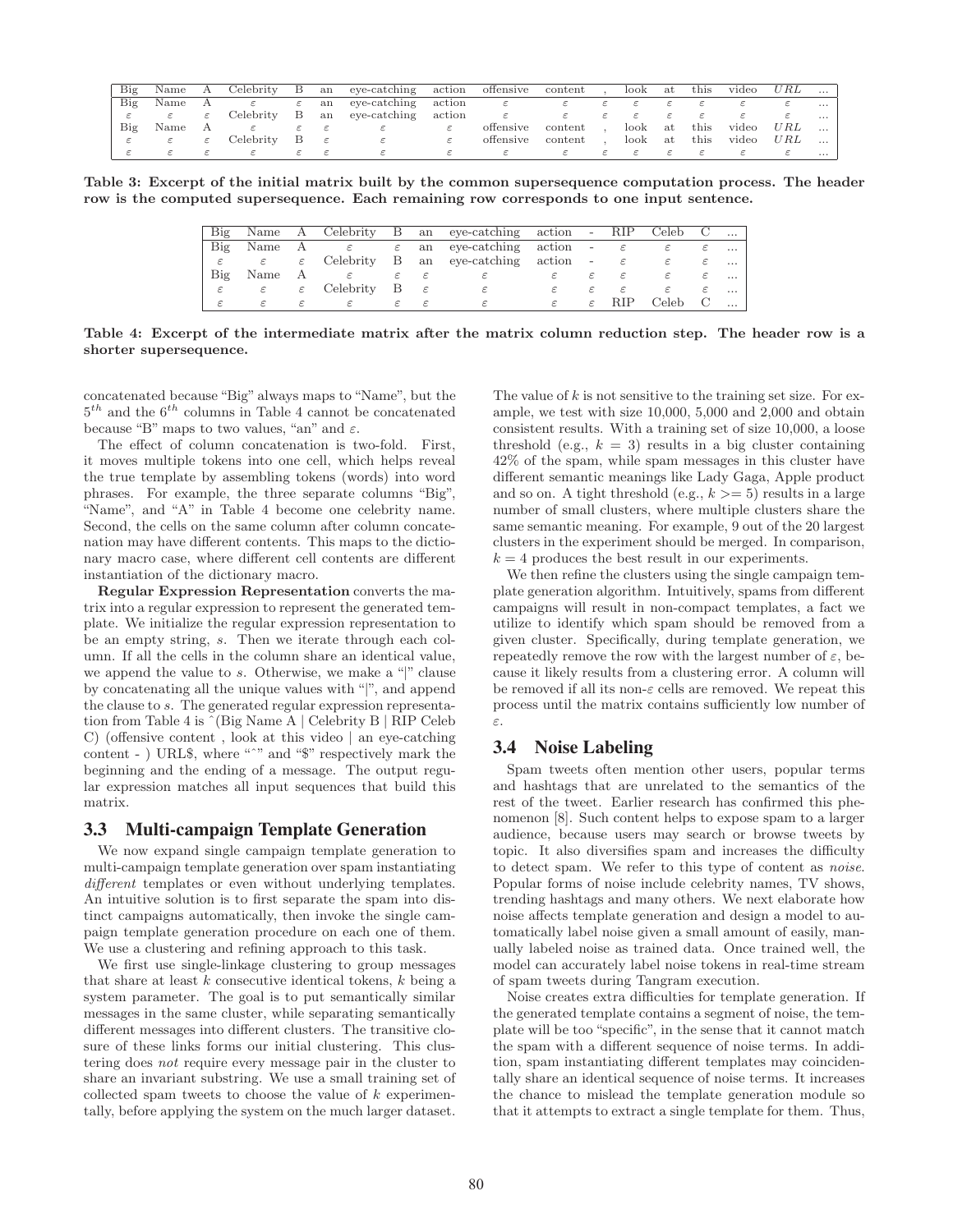we first perform a pre-processing step to identify noise tokens in the tweet, and then effectively ignore them when generating the template (i.e., we replace them with .\*, a wildcard that matches anything).

We treat noise detection as a sequence labeling task, in which the goal is to automatically label each token in the tweet as noise or non-noise. We employ a standard sequencelabeling approach, Conditional Random Fields (CRFs) [14]. The CRF is a model, learned from training data, that infers a label for each token in a given tweet. The model exploits regularities in the features of noise and non-noise tokens (detailed below), as well as regularities in label sequences.

The CRF requires identifying a set of features for each token that are relevant to the task. In our case, we found a set of features that appear to be highly indicative of noise. The key observation is that noise terms are popular, yet unrelated to each other and to other elements of the tweet. As a result, we would expect regions of noise to contain individual tokens that are common on Twitter, but transitions between tokens that are relatively uncommon. We capture these intuitions with three numeric features. Let  $freq(s)$  represent the frequency of a string s, which we measure of a large set of unlabeled tweets. For each token  $t_i$  in a tweet, we create the following three features in the CRF:  $freq(t_i)$ ,  $freq(t_it_{i+1})^2/(freq(t_i)freq(t_{i+1}))$ , and  $freq(t_{i-1}t_i)^2/(\overline{freq}(t_{i-1})\ \overline{freq}(t_i))$ . The first feature captures the popularity of the token  $t_i$ , whereas the second and third estimate how likely  $t_i$  is to occur given the surrounding tokens. We processed these features into five discrete quantiles for incorporation into the CRF.

We further add four orthographic features to capture common elements of noise terms. They indicate whether  $t_i$  is capitalized, is numeric, is a hashtag, or is a user mention  $(i.e. using  $\textcircled{a})$ .$ 

To train our CRF, we hand-labeled 1,000 tweets as training data, manually identifying each token as noise or nonnoise. We then employed this learned model on each tweet before template generation. In a separate experiment on the labeled tweets, we found that our trained CRF correctly labeled an average of 92% of test-set tokens as noise or nonnoise.

**Detection based on noise labeling.** Besides pre-processing tweets to facilitate template generation, noise labeling can also directly detect spam from another angle. Intuitively, we expect legitimate messages to have very few semantically unrelated noise terms, whereas spam contains much larger number of noise terms. We design a straightforward idea to use the percentage of noise terms in the message to distinguish spam. Our system classifies a tweet as spam if its percentage of noise terms is larger than a threshold  $t$ . In the experiments we set  $t$  to be 75%. This threshold is relatively high and conservative, because we want to minimize the false alarm on legitimate tweets.

## **4. EXPERIMENTS**

We evaluate Tangram using the labeled dataset in Section 2.1 as ground truth. The two major metrics that we use to evaluate the system are accuracy and speed. We conduct a strict accuracy evaluation. We only count spam caught by template matching or noise detection as true positives. We count spam missed by these two but caught by the auxiliary spam filter as false negatives. In this way, we are only evaluating the detection accuracy of the modules proposed in this paper, not the accuracy of the auxiliary spam filter. For speed, we evaluate the template generation and matching latency. We feed the system with the collected tweets obeying their timestamp order to reflect the performance in real-world scenario. We conduct all experiments on a server with an eight-core Xeon E5520 2.2GHz CPU and 16GB memory.

Tangram needs an auxiliary spam filtering module to provide the initial set of spam messages to construct the underlying template. We leverage an existing online OSN spam filtering tool [6] for this task to conduct a realistic evaluation. We reuse the same parameters reported in the paper. The auxiliary spam filter is not an oracle. It may mistakenly report legitimate messages as spam, or miss to report spam messages.

#### **4.1 Detection Accuracy**

We test Tangram with spam window size  $t = 1000$ , which means when the number of spam messages that slip through the template matching module but are blocked by the auxiliary spam filter reaches 1000, the system will invoke the template generation module to infer the underlying templates of the messages. The value of parameter  $k$  is 4.

The results show that the TP rate for the most prevalent template-based spam achieves 95.7%. The system can also detect some spam messages that are not template-based, because the system treats all messages as if they were templatebased, and makes best-effort detection. As expected, the TP rate of such messages is lower than the TP rate of templatebased messages. The overall TP and FP rate are 76.2% and 0.12%, respectively.

**True Positive Analysis.** Table 5 reports a detailed breakdown of true positive rate into different spam categories. Tangram has two detection modules. Both modules perform well on the specific spam category that they are designed for. The template generation/matching module can detect template-based spam with 95.7% TP rate. The noise detection module can detect no-content spam with 73.8% TP rate. Unfortunately, the true positive rate of the other two spam categories is lower. About 80% of the false negatives (spam misclassified as legitimate) belong to the other two categories.

**False Positive Analysis.** Since the labeling approach we use to build the ground truth may miss to label true spam tweets (Section 2.1), We further compare the true positives against the detected tweets that are not labeled. We observe that spammers frequently attach Retweet marks (RT @username) and Mentions (@username) at the beginning of tweets, as well as noise words after the embedded URL. Hence, we remove all the noise and acquire the stem of spam tweets. Any tweet that shares the same stem with spam tweets is also regarded as spam. The comparison reveals that 15,271 (0.12%) tweets reported by Tangram are neither labeled as spam, nor sharing the same stem with spam tweets. They represent the false positives that our system incurs. The comparison approach exploits characteristics that may only apply to our specific dataset. Hence, we only use it as a post-processing step in the evaluation, rather than adopting it in the system design.

Among the false positive tweets, 42.0% of them are caused by overly general spam templates. Another 21.7% of them are popular tweets like birthday wishes for Nelson Mandela. These popular tweets are mistakenly reported as spam by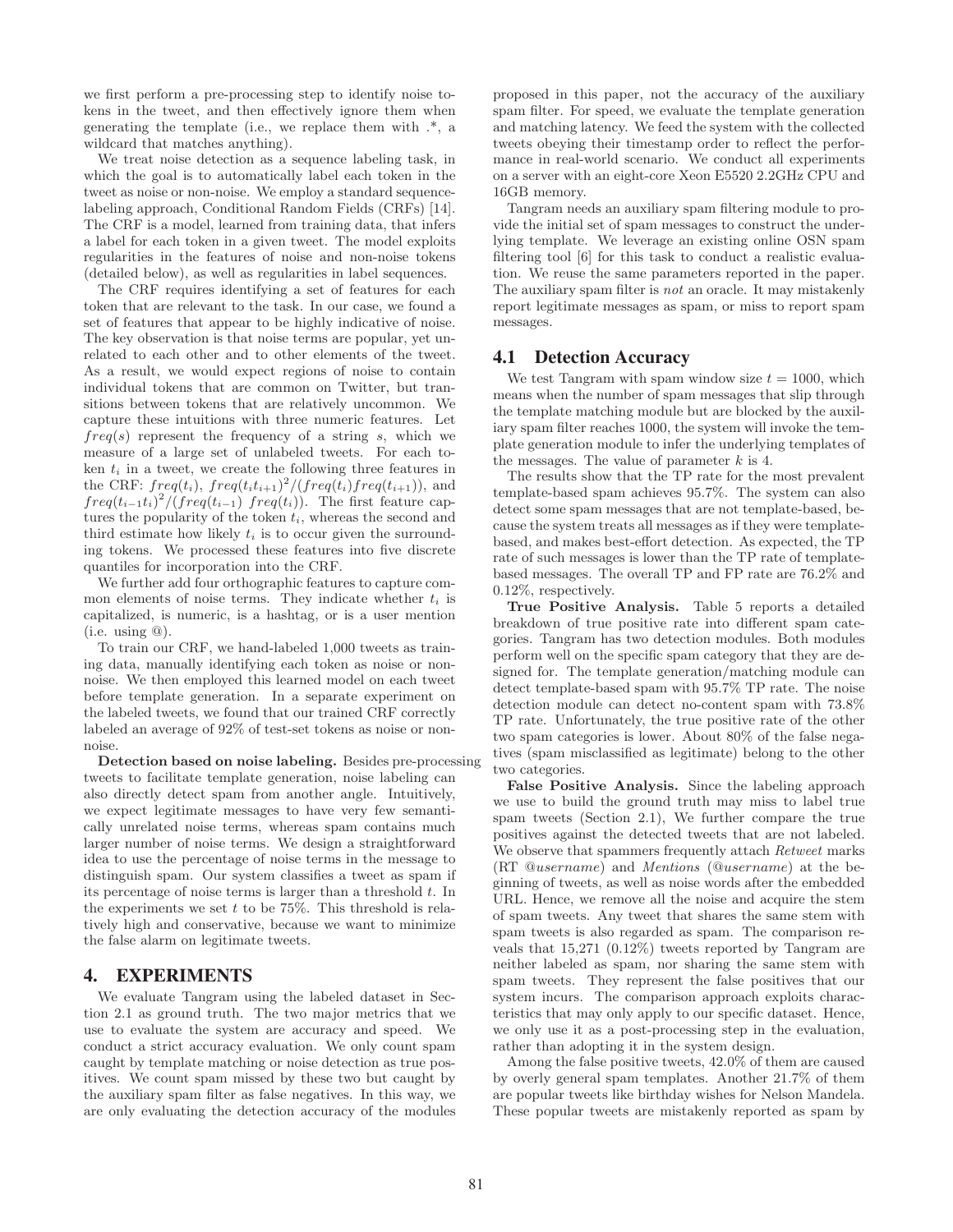| <b>System</b>  | Template Based |         | Syntactical | $Tangram +$ |
|----------------|----------------|---------|-------------|-------------|
|                | Tangram        | Judo    | Clustering  | Syntactical |
| Spam Category  |                |         |             |             |
| Template-based | 95.7%          | 32.3%   | 70.1\%      | 98.4%       |
| Paraphrase     | 51.0%          | 52.2%   | 51.4%       | 70.1%       |
| No-content     | 73.8%          | 41.9%   | 67.0%       | 83.1%       |
| Other          | 18.4%          | 30.4%   | 43.2%       | 44.7%       |
| Overall TP     | $76.2\%$       | 35.9%   | 63.3%       | 85.4%       |
| FP             | $0.12\%$       | $5.0\%$ | $0.27\%$    | $0.33\%$    |

**Table 5: The detection accuracy of Tangram and two existing systems compared in Section 4.2. The last column shows the accuracy if we combine Tangram and the syntactical approach.**

the auxiliary filter, so templates are generated to match them.

## **4.2 Detection Accuracy Comparison with Existing Work**

We limit the direct experimental comparison to only the approaches that examine the message content to detect spam.

**Syntactical clustering + machine learning.** We first compare with a recent spam detection work that adopts syntactical message clustering and supervised machine learning [6] (denoted as the syntactical clustering approach hereafter) in detail. The two systems share similar design goals. In addition, the existing approach is used as the auxiliary spam filter in our experiment. Hence, it is crucial to quantify the detection accuracy gains over directly using the existing system. We run the system using the same dataset on which we test Tangram.

The syntactical clustering approach achieves an overall detection accuracy of 63.3% TP rate and 0.27% FP rate. The true positive rate obtained by the syntactical clustering approach on our data is lower than the reported number in [6]. The reason is that our spam labeling approach labels more spam tweets as ground truth, which the syntactical clustering approach does not detect. In contrast, Tangram achieves a substantial improvement on both the TP rate (to 76.2%) and the FP rate (to 0.12%). Table 5 lists the detailed accuracy comparison. The difference between the spam detected by these two systems indicates that they can potentially complement each other. Both systems work in a similar way and it is straightforward to integrate them. For example, a message can be labeled as spam if either system blocks it. This simple integration suffers from the increased FP rate of 0.33%, but can boost the TP rate to 85.4%.

**Judo.** To validate that our template generation technique is more tailored to OSN spam detection, we also compare our work with a recent email spam detection system called Judo [22]. Judo detects email spam based on template generation. We have already presented the difference between the two systems analytically by elaborating the difference in the critical system assumptions, i.e., invariant substring in template and quality of training samples. We further demonstrate their difference in experimental results, shown in Table 5, column "Judo". Different from our system, Judo requires training set that contains pure spam generated by the same underlying template. As a result, in real-world deployment the system relies on the assumption that only a small number of templates are actively used at a given time, so that the training set is pure at least within a given small time window. We implement the template generation mech-



**Figure 2: The box plot of template matching latency as a function of the number of generated templates.**

anism of Judo as described in [22], and test the detection accuracy using the same dataset. Even with small window size (10 spam messages), the generated templates can only achieve 35.9% TP rate. The TP rate further drops to 10.6% if the window size is increased to 20. On the other hand, the FP rate is high (5.0%). It shows that real-world OSN trace breaks the crucial assumptions of Judo. As a result, Judo achieves extremely high accuracy in email spam detection, but does not perform well for OSN spam detection. In comparison, our system achieves much higher accuracy on the same corpus.

#### **4.3 Template Generation/Matching Speed**

**Template matching.** The template matching latency incurred by Tangram is minimal and is not noticeable to users. Figure 2 plots the minimum, 25% quantile, 75% quantile and maximum of the template matching time as a function of the number of generated templates during our online experiment. We observe a large variance of template matching latency, because the time consumed for regular expression matching highly depends on the text being matched. Nevertheless, the largest latency in the entire dataset is less than 80ms. The overall trend is that the template matching latency, shown by the boxes representing the 25% quantile and the 75% quantile, grows slowly with the number of templates. Even with more than one thousand templates, the median template matching latency is only 8ms.

**Template generation.** It is crucial to throttle spam campaigns at their early stage. Hence, we measure how fast templates can be generated. The time to generate template depends on the number of buffered spam messages. In our experiment, the mean template generation time is only 2.3 seconds. Although the time needed for template generation is larger than the time for template matching, the template generation time is not the bottleneck of Tangram, since template generation is performed in parallel with template matching.

#### **4.4 Sensitivity for New Campaigns**

We take the five largest campaigns, one of which matches the template instantiated by spam in Table 1, and evaluate how fast Tangram reacts to newly emerged spam. We randomly select a small percentage of messages from each campaign, and use them as training samples to generate the template. We vary the percentage of training samples from 0.05% to 0.5%. The remaining messages serve as the testing set. We measure the true positive rate as the percentage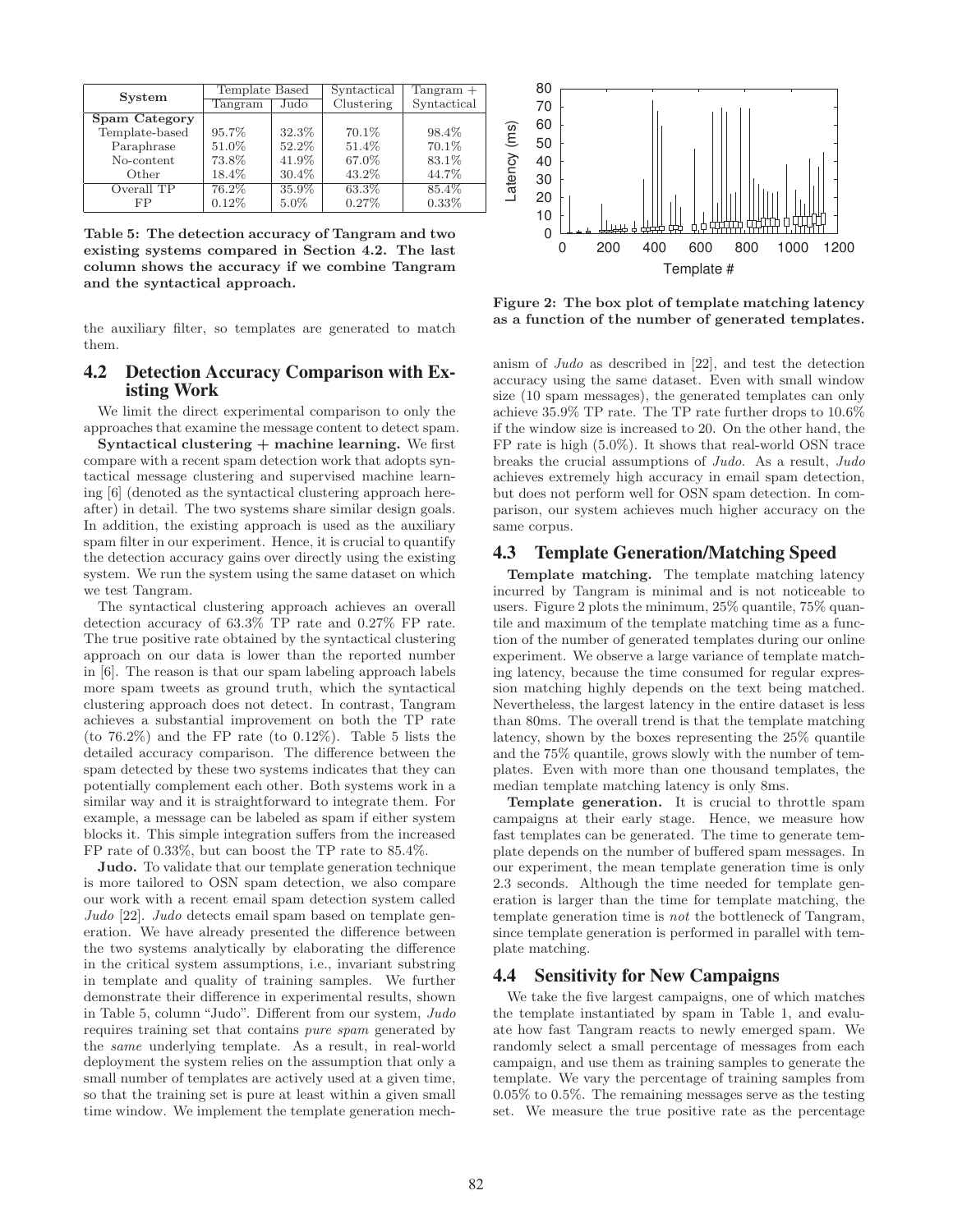

**Figure 3: The TP rate when template generation is performed separately for each campaign, varying the size of training set. Most observation points reach 100% TP rate.**

of the testing set that the generated template can match. Figure 3 shows the results. We observe that all campaigns achieve almost 100% coverage even with only 0.15% of messages as training samples. Three campaigns have lower coverage when only 0.05% of messages are used to generate the template, because the system has not observed all possible values of dictionary macros due to insufficient training samples. Nonetheless, the coverage quickly climbs up to almost 100% when the percentage of training samples increases. The result indicates that when new spam campaigns emerge, the system can react quickly and generate effective templates to throttle them.

#### **5. DISCUSSIONS**

**How to increase the attack resilience of the auxiliary spam filter?** In practice, Tangram needs an auxiliary filter with a low false positive rate. This is a reasonable requirement, since we can tune the auxiliary filter to be conservative in reporting spam. Spammers can try to evade Tangram by evading the auxiliary spam filter, so that no training samples are available for template generation. We can address this by introducing heterogeneity into the auxiliary filter. Using a combination of multiple inherently different existing spam detection systems as the auxiliary filter makes it very hard for spammers to evade all of them.

**How to mitigate training sample poisoning?** Powerful adversaries can manipulate the training samples to mislead the training of the detection system. One possible way is to inject popular legitimate content into spam, hoping that the generated template matches a large number of legitimate messages. However, our experimental results show that Tangram will not generate template for spam with seemingly legitimate content. As a second precaution, we can set a threshold and only deploy the templates that incur a false positive rate lower than the threshold.

Another popular attack is to send spam with different patterns from the training samples after the detection system finishing training. Tangram is inherently immune to such attack, because it does not have separate training and testing phase. If spammers produce spam from a non-stationary distribution, Tangram can also detect it as long as sufficient large amount of spam is produced from each distribution.

**How to mitigate paraphrase spam?** The major dif-

ficulty for Tangram to detect paraphrase spam is the lack of ordering among semantically meaningful segments, which is assumed by the template model. Nonetheless, semantic analysis techniques that do not consider the word ordering may be used to mitigate such spam, e.g., clustering based on cosine similarity using bag-of-words model. In addition, paraphrase generation is still an active area of research in Natural Language Processing [20]. So is paraphrase detection [5]. The detection of paraphrase spam can leverage existing paraphrase detection approaches, and is one of our future research directions.

**How to mitigate spam that re-uses legitimate content?** Since spammers need to use popular content to attract the audience and generate a large number of spam, the OSN administrator will observe the popular content with replaced URLs in large volume, which defeats the spammers' purpose to evade detection. Also, in practice, we can equip Tangram with multiple heterogeneous detection modules that do not rely on spam content.

#### **6. RELATED WORK**

**Spam Detection.** Judo [22] also infers the underlying template used to generate spam. However, Judo (as well as its adaptation to web spam [33]) assume the presence of invariant substring in the template, and requires a clean spam trace instantiating the same template as input. These requirements are hard to satisfy in the OSN environment. We also show via experiments that the *Judo* design does not yield satisfactory detection accuracy on a real-world OSN trace. In contrast, our system is designed specifically for OSN and is not limited by the above two requirements.

Researchers have proposed other approaches that fight spam using the textual content, including using the syntactical textual similarity within the same campaign [6,34] and extracting signature of embedded URLs [30]. Meanwhile, other features of spam/spammers are used to fight spam as well. Egele et al. model account profiles and use anomaly detection to identify compromised accounts in OSNs [4]. Song et al. propose to use the social graph property to detect spam tweets [24]. Yang et al. use sender profile features among others [31]. Other proposed techniques include focusing on embedded URL information like redirection chains, DNS and WHOIS information and so on [15, 18, 19], classifying URLs' landing pages [2, 26] and using sender's reputation [3, 9, 25, 29]. Building sender profile features takes time and it is difficult to adopt for real-time detection. Compared with our work, although some of the above approaches report higher spam coverage, they incur significantly higher false positive rate, showing that the features they use are less precise than spam templates. More importantly, very few existing works can do real-time detection and filter spam without URLs simultaneously, where as Tangram by design can achieve both.

**Spam Measurement.** Thomas et al. examine a large corpus of suspended Twitter accounts in [27], which provides rich knowledge on Twitter spammers that inspires our work from multiple aspects. In addition, Grier et al. and Gao et al. discovered the popularity of compromised spamming accounts in Twitter and Facebook, respectively [7, 8]. Due to the different data collection method, most spamming accounts in our dataset are created by spammers. Yang et al. analyze the social network formed by spamming ac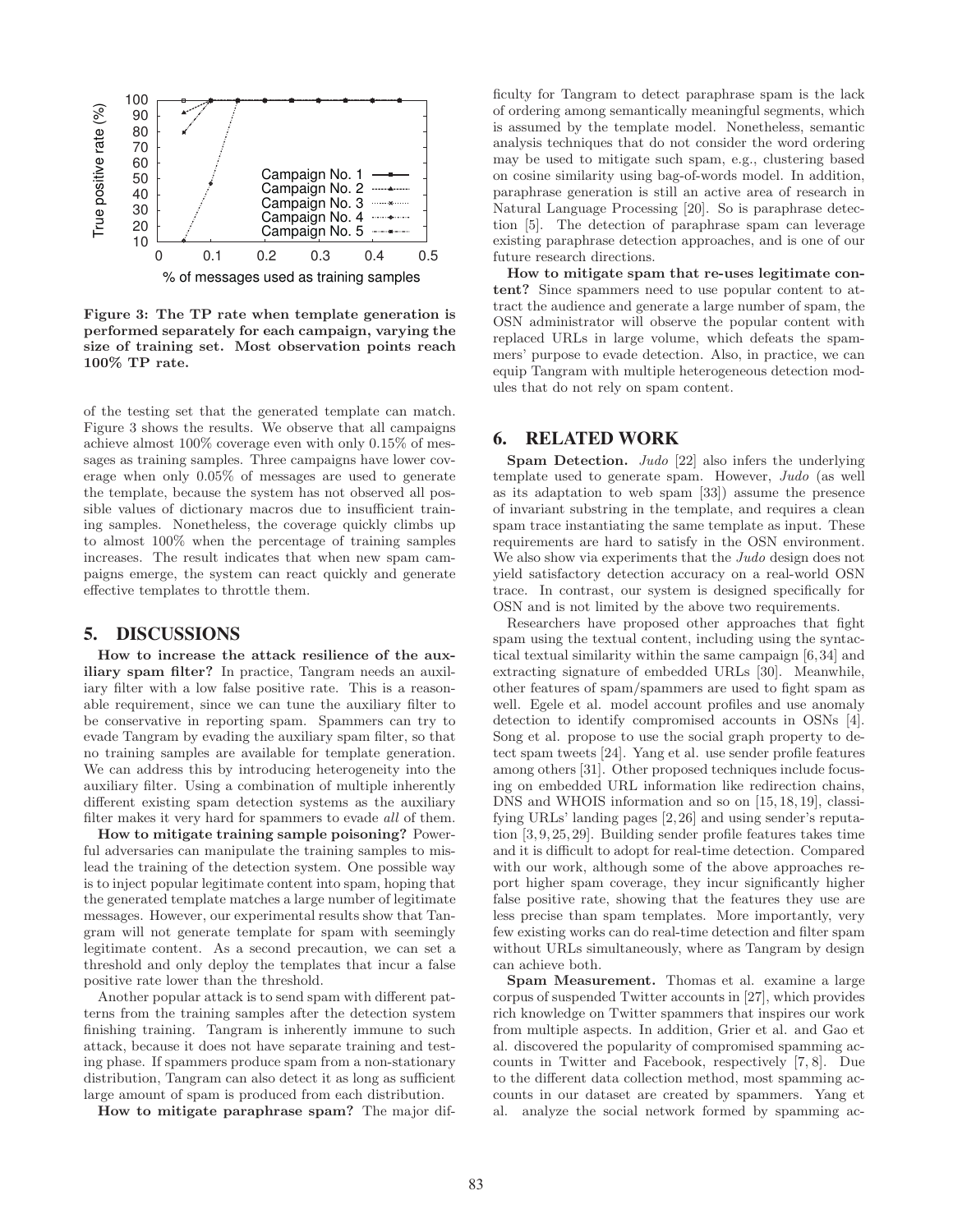counts and reveal different categories of legitimate accounts that follow spamming accounts [32]. Levchendo et al. and Kanich et al. study the monetization of spam campaigns [11, 16]. In comparison, our work focuses on detecting spam, whereas the above works focus on revealing spammers' characteristics using known spam.

**Signature Generation.** The problem of spam template generation bears similarity with polymorphic worm signature generation [17, 21]. The worm signature generation is based on the assumption that polymorphic worm content contains invariant substrings, which is reasonable because some invariant bytes are crucial for successfully exploiting the vulnerability. However, this assumption is not solid in the context of spam detection, where spammers can express the same message using different expressions in human language. Our Twitter spam analysis supports this argument. Venkataraman et al. formalize the limits on the patternextraction algorithms for signature generation in the presence of powerful adversaries [28]. Due to the difference in the underlying assumptions, i.e., with and without invariant substrings, it is hard to directly apply their conclusions to our spam template generation problem.

#### **7. CONCLUSION**

We have proposed and evaluated Tangram, a templatebased system for accurate and fast OSN spam detection. Our measurement study reveals that 63% of Twitter spam is likely to instantiate underlying templates. Based on the empirical findings, Tangram mainly employs template generation/matching to mitigate OSN spam. Tangram distinguishes from existing template generation work in that it can construct template in the absence of invariant substrings. Tangram detects OSN spam in real-time without a separate training phase. Experimental results show that Tangram can detect 95.7% of the most prevalent template-based spam in the collected Twitter dataset. Equipped with one necessary auxiliary spam filter, the combined system achieves an overall true positive rate of 85.4% and a false positive rate of 0.33%.

## **Acknowledgement**

This work is supported in part by the following grants: NSF awards CCF-1029166, ACI-1144061, IIS-1343639, and CCF-1409601; DOE award DESC0007456; DARPA contract D11AP00268; Fundamental Research Funds for the Central Universities under Grant No. 2014QNA5012. We would also like to sincerely thank ACSAC 2014 chairs and reviewers for their helpful feedback.

## **8. REFERENCES**

- [1] What the trend. http://www.whatthetrend.com/.
- [2] D. S. Anderson, C. Fleizach, S. Savage, and G. M. Voelker. Spamscatter: characterizing internet scam hosting infrastructure. In USENIX Security, 2007.
- [3] F. Benevenuto, G. Magno, T. Rodrigues, and V. Almeida. Detecting spammers on Twitter. In CEAS, 2010.
- [4] M. Egele, G. Stringhini, C. Kruegel, and G. Vigna. COMPA: Detecting Compromised Accounts on Social Networks. In NDSS, 2013.
- [5] S. Fernando and M. Stevenson. A semantic similarity approach to paraphrase detection. In CLUK, 2008.
- [6] H. Gao, Y. Chen, K. Lee, D. Palsetia, and A. Choudhary. Towards Online Spam Filtering in Social Networks. In NDSS, 2012.
- [7] H. Gao, J. Hu, C. Wilson, Z. Li, Y. Chen, and B. Y. Zhao. Detecting and characterizing social spam campaigns. In IMC, 2010.
- [8] C. Grier, K. Thomas, V. Paxson, and M. Zhang. @spam: the underground on 140 characters or less. In CCS, 2010.
- [9] S. Hao, N. A. Syed, N. Feamster, A. G. Gray, and S. Krasser. Detecting spammers with snare: spatio-temporal network-level automatic reputation engine. In USENIX Security, 2009.
- [10] T. Jiang and M. Li. On the approximation of shortest common supersequences and longest common subsequences. In ICALP, 1994.
- [11] C. Kanich, C. Kreibich, K. Levchenko, B. Enright, G. M. Voelker, V. Paxson, and S. Savage. Spamalytics: An empirical analysis of spam marketing conversion. In CCS, 2008.
- [12] C. Kreibich, C. Kanich, K. Levchenko, B. Enright, G. M. Voelker, V. Paxson, and S. Savage. On the spam campaign trail. In LEET, 2008.
- [13] C. Kreibich, C. Kanich, K. Levchenko, B. Enright, G. M. Voelker, V. Paxson, and S. Savage. Spamcraft: An inside look at spam campaign orchestration. In LEET, 2009.
- [14] J. D. Lafferty, A. McCallum, and F. C. N. Pereira. Conditional random fields: Probabilistic models for segmenting and labeling sequence data. In ICML, 2001.
- [15] S. Lee and J. Kim. WarningBird: Detecting suspicious URLs in Twitter stream. In NDSS, 2012.
- [16] K. Levchenko, N. Chachra, B. Enright, M. Felegyhazi, C. Grier, T. Halvorson, C. Kanich, C. Kreibich, H. Liu, D. McCoy, A. Pitsillidis, N. Weaver, V. Paxson, G. M. Voelker, and S. Savage. Click Trajectories: End-to-End Analysis of the Spam Value Chain. In S&P, 2011.
- [17] Z. Li, M. Sanghi, Y. Chen, M.-Y. Kao, and B. Chavez. Hamsa: Fast signature generation for zero-day polymorphicworms with provable attack resilience. In S&P, 2006.
- [18] J. Ma, L. K. Saul, S. Savage, and G. M. Voelker. Beyond blacklists: learning to detect malicious web sites from suspicious urls. In KDD, 2009.
- [19] J. Ma, L. K. Saul, S. Savage, and G. M. Voelker. Identifying suspicious urls: an application of large-scale online learning. In ICML, 2009.
- [20] N. Madnani and B. Dorr. Generating phrasal and sentential paraphrases: A survey of data-driven methods. Computational Linguistics, 36(3):341–387, 2010.
- [21] J. Newsome, B. Karp, and D. Song. Polygraph: Automatically generating signatures for polymorphic worms. In *S&P*, 2005.
- [22] A. Pitsillidis, K. Levchenko, C. Kreibich, C. Kanich, G. Voelker, V. Paxson, N. Weaver, and S. Savage. Botnet Judo: Fighting Spam with Itself . In NDSS, 2010.
- [23] A. Ritter, S. Clark, O. Etzioni, et al. Named entity